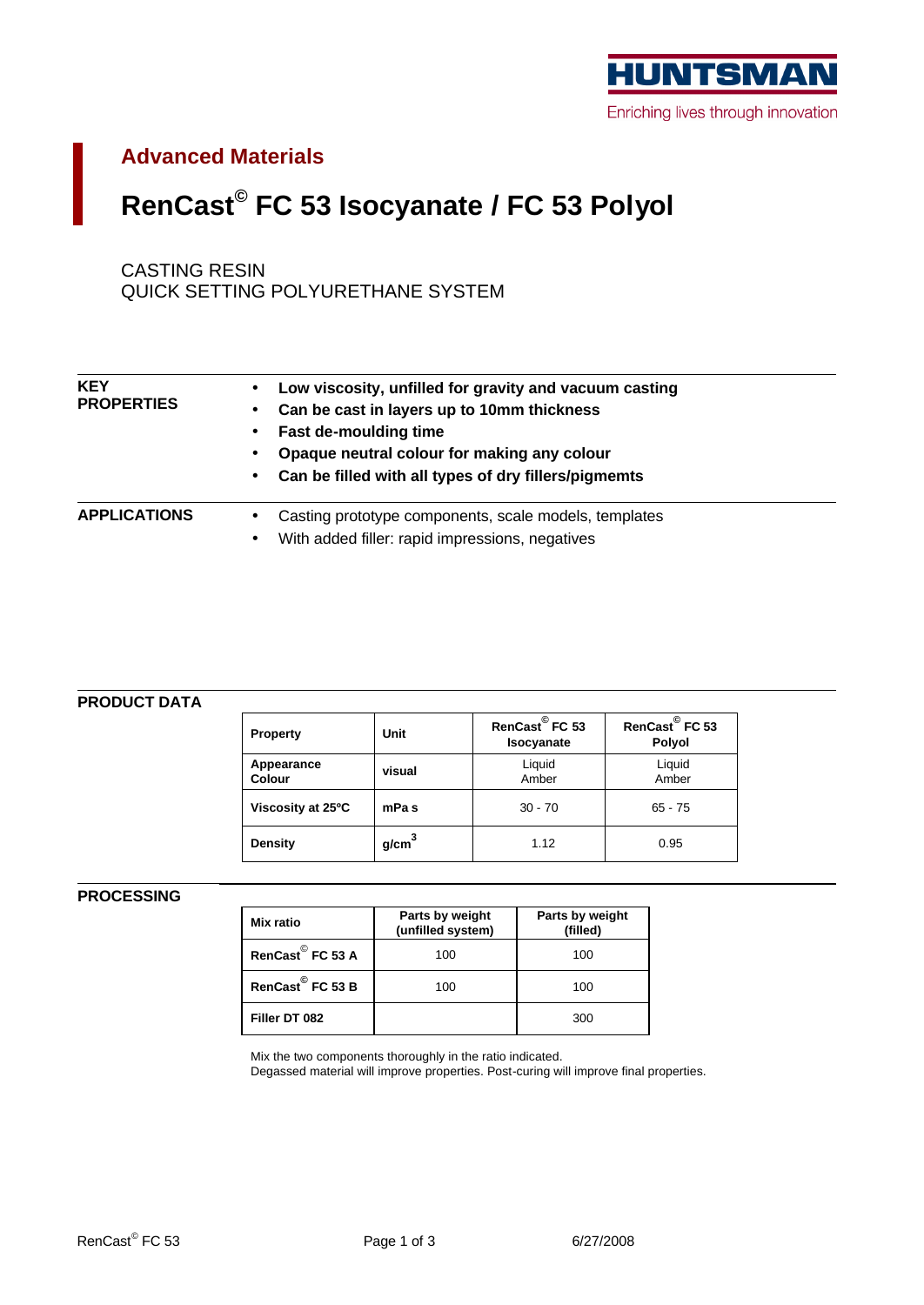

### **PROPERTIES**

| <b>Resin/Hardener mix:</b>  | Volume    | Unit             | FC 53 Isocyanate<br>FC 53 Polyol<br><b>Unfilled</b> | FC 53 Isocyanate<br>FC 53 Polyol<br>Filler DT 082 |
|-----------------------------|-----------|------------------|-----------------------------------------------------|---------------------------------------------------|
| Appearance                  |           | visual           | Beige unfilled                                      | Beige filled                                      |
| Viscosity at 25°C           |           | mPa <sub>s</sub> | 80                                                  | Paste                                             |
| Pot life at 25°C            | (1000 ml) | min              | $3 - 4$                                             | $5-6$                                             |
| <b>Max. Layer thickness</b> |           | mm               | 10                                                  | 60                                                |
| Demoulding time             |           | min              | $30 - 40$                                           | 60-90                                             |

*After cure: 7 days at RT or 14 hours at 80 <sup>o</sup>C*

| Density                       | <b>ISO 1183</b> | g/cm <sup>3</sup> | 1.1       | 1.6       |
|-------------------------------|-----------------|-------------------|-----------|-----------|
| <b>Hardness</b>               | <b>ISO 868</b>  | Shore D           | $70 - 75$ | $80 - 85$ |
| <b>Deflection temperature</b> | <b>ISO 75</b>   | °C                | 85        | 90        |
| <b>Compressive strength</b>   | <b>ISO 604</b>  | MPa               | 41        | 44        |
| <b>Compressive modulus</b>    | <b>ISO 604</b>  | MPa               | 1150      | 2400      |
| <b>Flexural strength</b>      | <b>ISO 178</b>  | MPa               | 41        | 34        |
| Linear shrinkage @ 5 mm       |                 | mm/m              | 3.4       | 0         |
| Linear shrinkage @ 10 mm      |                 | mm/m              | 6.4       | 0.3       |
| Linear shrinkage @ 20 mm      |                 | mm/m              |           |           |

**STORAGE** The resin and hardeners described in this instruction sheet have the shelf lives shown provided they are stored at 6 - 28°C in a dry place and sealed containers, preferably those in which they are supplied.

### **WORKING CONDITIONS**

The product should be used when within the temperature range 18-25°C. Shake the unfilled and stir the filled system.

### **PACKAGING**

| <b>System</b>                                                    | RenCast FC 53<br>Isocyanate | RenCast FC 53<br><b>Polyol</b> |  |  |
|------------------------------------------------------------------|-----------------------------|--------------------------------|--|--|
| <b>Quantity and Weight</b>                                       | $1 \times 20$ kg            | $1 \times 20$ kg               |  |  |
| <b>Quantity and Weight</b>                                       | $1 \times 5$ kg             | $1 \times 5$ kg                |  |  |
| <b>Quantity and Weight</b><br>$4 \times 1$ kg<br>$4 \times 1$ kg |                             |                                |  |  |
| Filler DT 082 Multipacks of 6 x 1.5 kg and 15 kg containers      |                             |                                |  |  |

**HANDLING PRECAUTIONS**

### **Caution**

Our products are generally quite harmless to handle provided that certain precautions normally taken when handling chemicals are observed. The uncured materials must not, for instance, be allowed to come into contact with foodstuffs or food utensils, and measures should be taken to prevent the uncured materials from coming in contact with the skin, since people with particularly sensitive skin may be affected. The wearing of impervious rubber or plastic gloves will normally be necessary; likewise the use of eye protection. The skin should be thoroughly cleansed at the end of each working period by washing with soap and warm water. The use of solvents is to be avoided. Disposable paper - not cloth towels - should be used to dry the skin. Adequate ventilation of the working area is recommended. These precautions are described in greater detail in the Material Safety Data sheets for the individual products and should be referred to for fuller information.